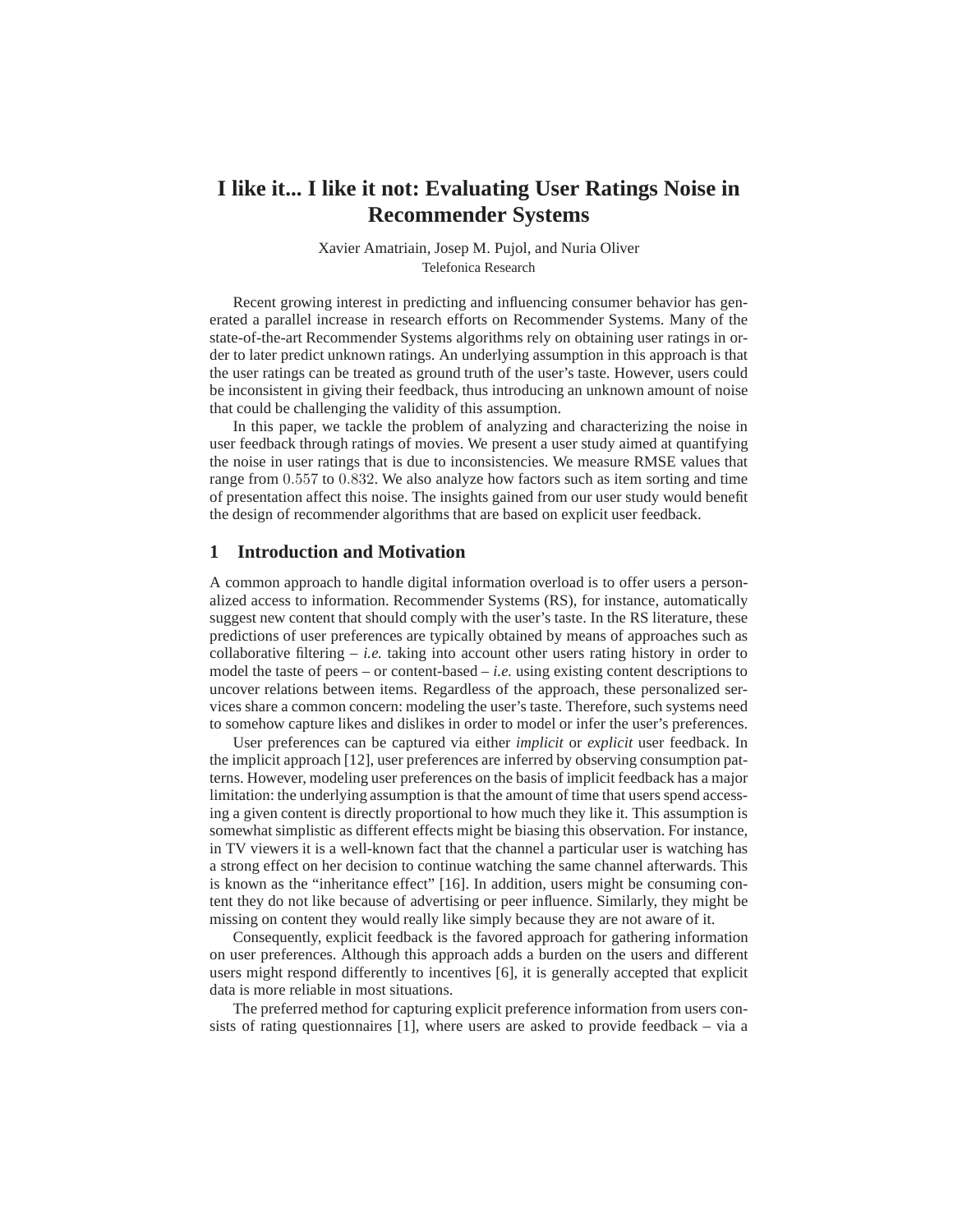value point on a fixed scale – on how much they like some content. Typically, scales range from 0 or 1 to 5 or 10 and are quantized to integer values.

Approaches to inferring user preferences are evaluated on the basis of how well they can match a previously existing rating or anticipate future ones. However, little attention has been paid to how consistent users are in giving these ratings, how much input noise can be expected and how this noise can be characterized (see Section 2).

The main contribution of this paper is a user study aimed at characterizing and quantifying the noise caused by user inconsistencies when providing ratings (see Section 4 for an overview of the experimental procedure and Section 5 for the results). This estimation is important because it represents a lower bound on the error of explicit feedback-based recommender systems.

## **2 Related Work**

The bias introduced in RS by noise in user ratings has been known for some time. Hill et al. [9] were aware of this issue and designed a small scale experiment to measure reliability in user ratings. They carried out a two trial user study with 22 participants and a time difference of 6 weeks between trials. Unfortunately, the noise in user ratings was a side issue in their overall study. Therefore, the only result they reported was a correlation. Cosley et al. [4] carried out a similar experiment using a rate-rerate procedure with two trials on 212 participants. They selected 40 random movies in the center of the rating scale (*i.e.* 2,3 or 4 rating) which participants had already rated in the past – months or even years earlier, according to the authors. They reported participants being consistent only 60% of the time. In this study, the measured correlation between trials was 0.70. Herlocker et al. [8] discuss the noise in user ratings in their review of evaluating methods for recommender systems. In particular, they introduce the concept of the "magic barrier" that is created by natural variability in ratings. The authors also highlight the importance of analyzing and discovering this inherent variability in recommender data sets and include it as a future line of work.

Mahony et al. [13] classify noise in RS into *natural* and *malicious*. The former refers to the definition of user generated noise provided in this paper, while the latter refers to noise that is deliberately introduced in a system in order to bias the results. Even though the focus of their work is on *malicious* noise, they do propose a de-noising algorithm that can be used to detect *natural* noise. Their baseline recommender algorithm reported a marginal improvement on a reduced data set once the ratings labeled as noise by the de-noising method are discarded.

To the best of our knowledge the former are the only pieces of work in the literature on RS that explicitly address the problem of inconsistencies in user ratings. The work presented in this paper provides a more detailed study and in-depth analysis with the aim of characterizing the noise due to inconsistencies in user ratings.

### **3 Measures of Reliability in User Tests**

Our effort to analyze and characterize noise and inconsistencies in user ratings is related to the concept of *reliability* of user tests from classical test theory. Reliability in this context is defined as the ratio of true score variance over the observed score variance. This ratio is used as a signal-to-noise measure of a given user test. Since true scores are unknown, it is not possible to compute reliability directly. However, there are methods to estimate it [10].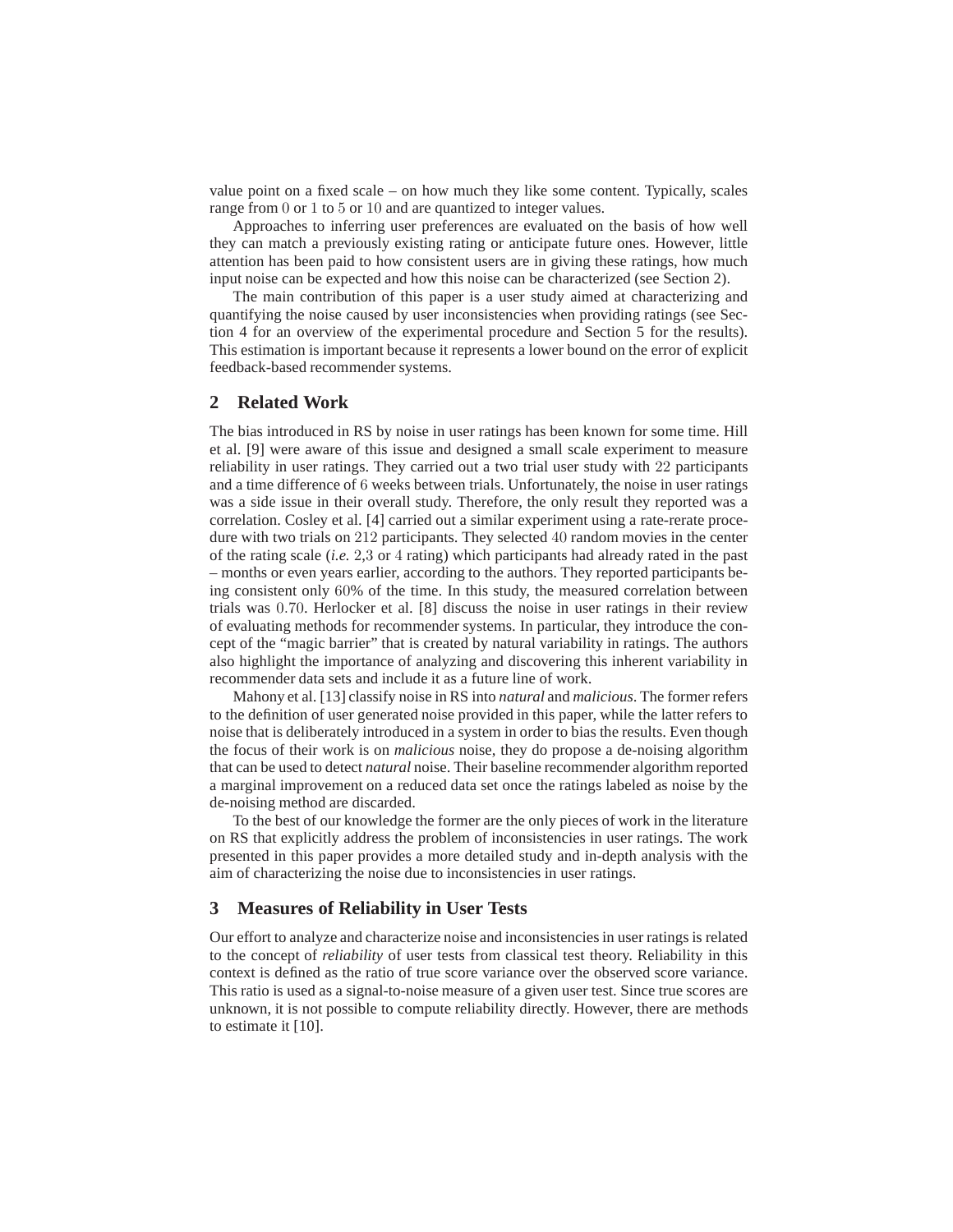Of particular interest to us is the so-called *test-retest reliability*. This measure is often used in psychometry to quantify how reliable a particular "instrument" (*e.g.* survey or test) is [15]. The test-retest reliability is a function of the Pearson correlations between the different trials of the same test. However, in order to measure the test-retest reliability it is not sufficient to compute the correlation between two different trials of the same test. As Heise explains [7], the correlation is aggregating two effects: the instrument's reliability and the stability of the user's judgements. That is, if we measure how much a user likes an item at two different times (separated by a month, for instance) and find a different rating, this could be due to either the reliability of the measure and the user's response or to the fact that the user's opinion has changed during that period. Therefore, three points in time are needed in order to distinguish between both effects. Once these are available, pairwise correlations  $r_{12}$ ,  $r_{23}$ , and  $r_{13}$  can be computed to obtain the overall reliability as:

$$
\mathbf{r}_{\mathbf{x}\mathbf{x}} = r_{12}r_{23}/r_{13} \tag{1}
$$

The stability in users' opinions from time x to time  $y$ ,  $(s_{xy})$ , is defined as

$$
\mathbf{s}_{12} = r_{13}/r_{23}; \mathbf{s}_{23} = r_{13}/r_{12}; \mathbf{s}_{13} = r_{13}^2/r_{12}r_{23}
$$
 (2)

Note that neither of the related surveys reviewed in this section [9] [4] take into account the reliability and stability of their studies. This is especially problematic in the case of Cosle's *et al.* experiment in which ratings might be separated by months or years. This might in fact be the main reason why their experiments yield a significantly lower consistency on their participants' answers.

### **4 Experimental Setup**

The research questions that we wanted to address with our experiment are: *Q1:* Are users inconsistent when providing ratings? *Q2:* If so, how large is the error due to such inconsistencies? *Q3:* What are the factors that have an impact on user inconsistencies?

### **4.1 Apparatus and Procedure**

We selected 100 movie titles from the Netflix Prize database [2], which is the public subset of the data of a DVD rental service. The selection was done by using a stratified random sample on the movie popularity curve. We divided the 500000 movies in the Netflix database into 10 equal-density bins and random sampled 10 movies out of each bin – only 100 movies were selected in order to avoid user churn. By using this procedure, we obtained a sample that included a significant portion of unpopular movies. Given the existing correlation between popularity and average rating, this ensured an appropriate spread of the results over the rating scale  $<sup>1</sup>$ </sup>

Our experiment consisted on 3 trials of the same task: rating 100 movies via a Web interface, depicted in Figure 1(a). The three trials took place at different points in time, in order to assess the reliability of the user rating paradigm and to measure the variability of users. The minimum time difference between the first and second trial was

<sup>&</sup>lt;sup>1</sup> Note that in order to guarantee a minimum response of a particular user on non-popular movies, many of these need to be included as the user is likely not to have seen most of them.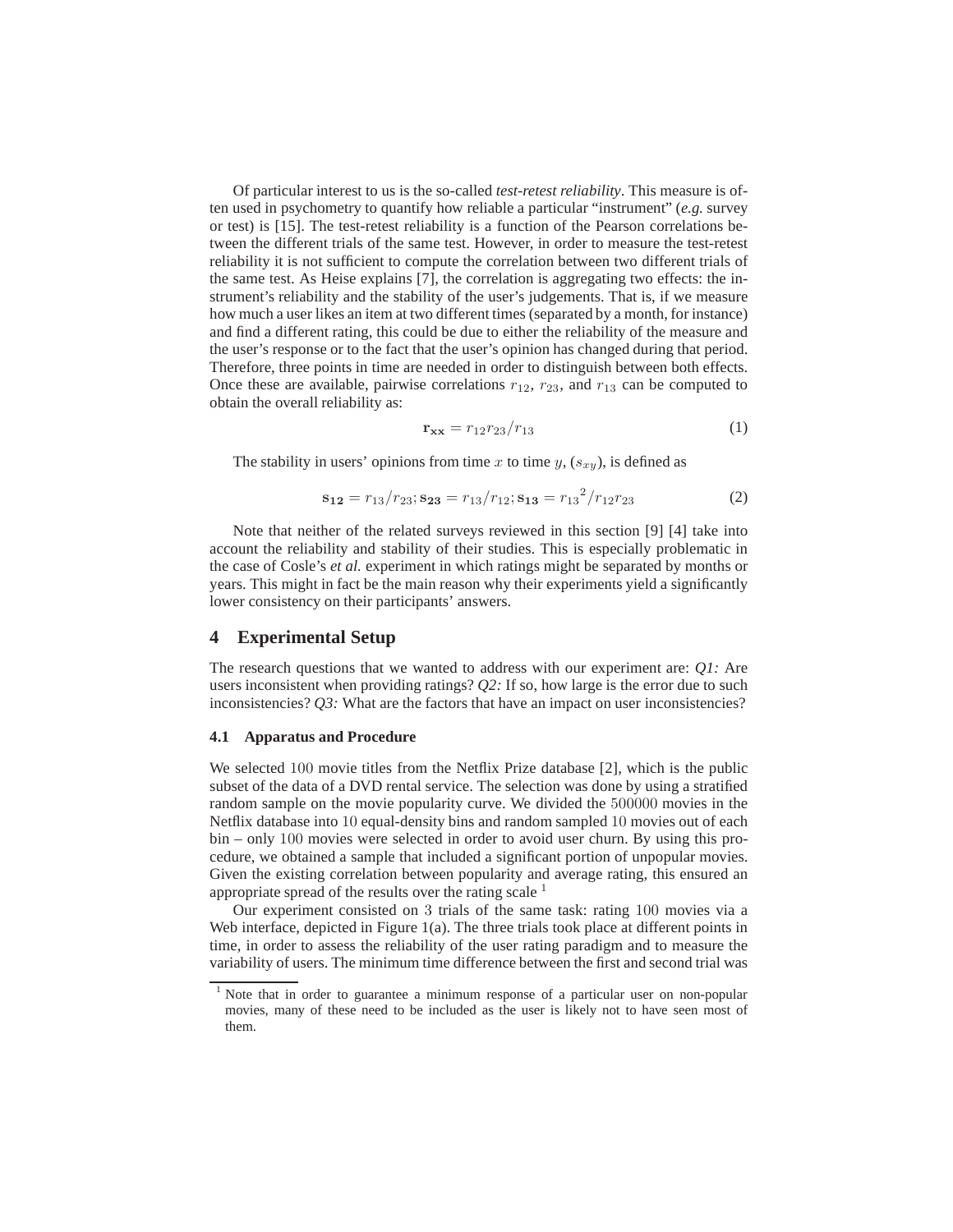

Fig. 1: Movie rating interfaces: (a) Interface used in the study of this paper; (b) Netflix rating interface and (c) Flixter rating interface.

24 hours while the minimum time difference between the second and third trial was set to 15 days. Users could stop and resume the trial at the same spot at any time.

User ratings were provided on a 1 to 5 star scale with a special crossed-out eye icon located on the left, meaning that the user had not seen or was unable to rate the movie. Information about the movie included title, year, director, cast and DVD cover. Users could follow a link to *IMDB*<sup>2</sup> if they needed further information (see Figure 1).

We designed a two part test-retest experiment in order to discern the test reliability from the user's stability, as previously explained. In addition, we wanted to analyze whether the elapsed time between ratings and the order in which items were presented had any influence in the consistency of the participants' answers.

Participants were presented with movie titles in a predetermined sequential order so that the effect of the particular order of the responses could also be analyzed. Previous research has shown that sequential user tests generate what is known as the *assimilation/contrast effect* [5, 14]: a user is likely to give a lower rating to an item if the preceding one deserved a very high evaluation. However, if successive items are comparable in their ratings, the user is likely to assimilate the second item to the preceding one and give the same rating to both. In addition, and especially in the case of the first and second trials, we wanted to rule out the effect of any possible sequential memory effect *(i.e.* remembering the ratings from the previous trial and therefore not paying enough attention the next time). For these reasons, two different permutations of the movies were created: permutation 1, which was used in trials 1 and 3, was a random order; and permutation 2, used in the second trial, ordered movies according to their popularity in Netflix.

#### **4.2 Participants**

Participants were recruited via email advertisement in a large telecommunications company. A total of 118 distinct users completed the three trials in the study.

The participants' age ranged from 22 to 47 years, with an average age of 31.2 years. Almost 90% of our participants were in the 22 to 37 age group and most of them were male (79.12%). Note that this demographic group corresponds to the most active group in online applications such as recommender systems [3].

Additionally, we collected data about their familiarity with the movie domain. Participants reported watching an average of 1.55 movies in the cinema, 3.8 TV movies, and 5.13 DVD movies per month. When asked about their familiarity with online rating systems, participants were somewhat unfamiliar with them (mean: 2.60 on a 5 point

 $2$  http://www.imdb.com.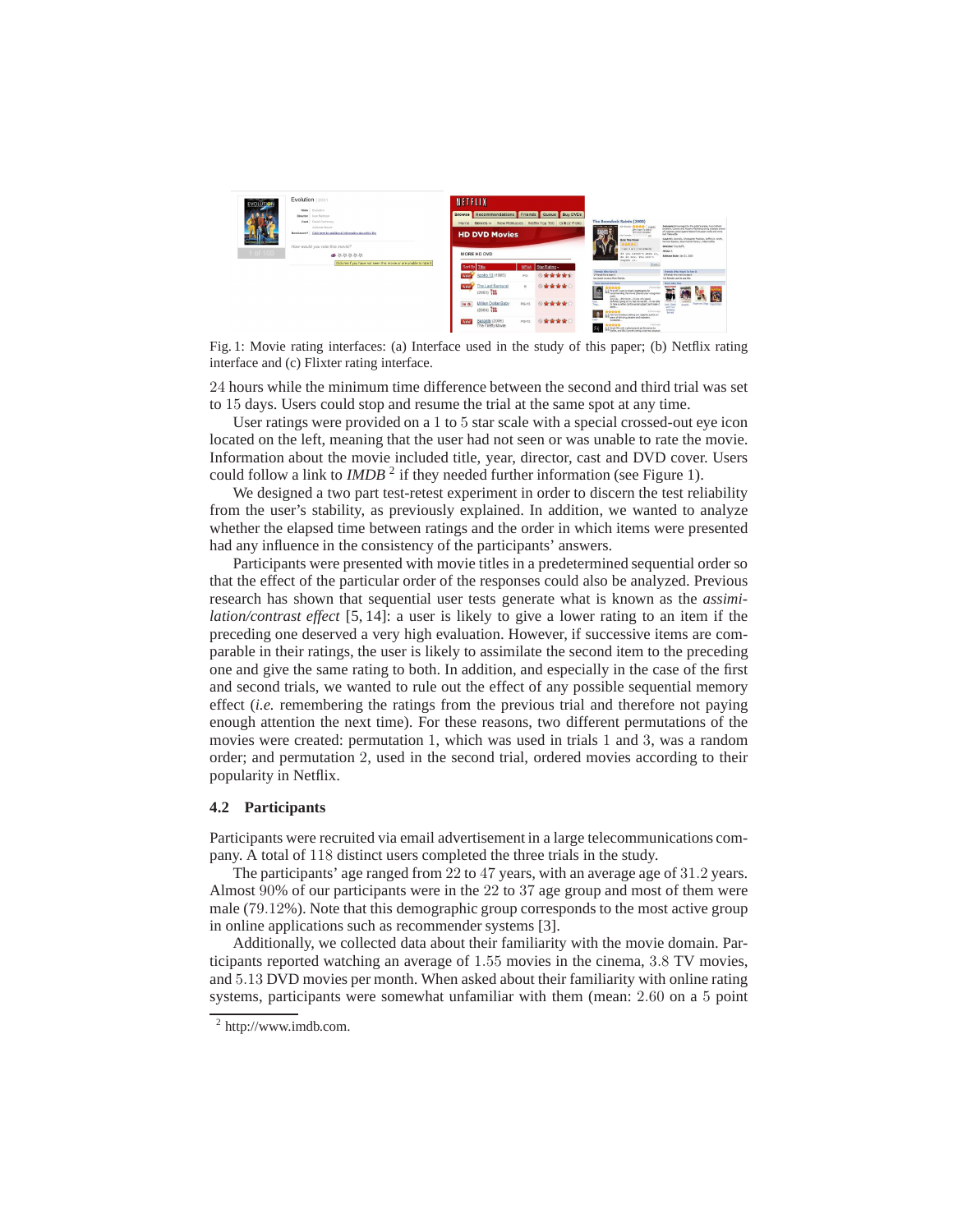Likert scale). Finally, when asked about Web usage familiarity, our participants considered themselves to be proficient users, with an average of 4.74 on a 5 point Likert scale.

# **5 Results**

In this section, we first compare the ratings obtained in our survey with the Netflix ratings for the same movies. We then present our results by evaluating the test-retest reliability of the experiment as well as user stabilities. Finally, we analyze three variables that might play a role in determining user inconsistencies: (a) the rating scale, (b) the order in which the movies were presented; and (c) the moment of time when movies were rated<sup>3</sup>.

**Comparison to Netflix** The Netflix dataset is one of the most popular benchmarks in the RS community. Therefore and before further analysis, we will compare the behavior of the participants in our experiment to that of Netflix' users. First, we compare the ratings obtained in our survey with those in Neflix. Figure 2 depicts the rating distribution of the three trials of the experiment, when compared to the Netflix ratings on the *same* 100 movies. Note – particularly in Figure 2b– how similar both rating distributions are. The main difference is that the Netflix data set distribution has a *higher* mean (*i.e.* Netflix users tend to rate the 100 movies with higher scores than the participants in our study).



Fig. 2: User study data compared to Netflix. (a) Rating distribution in the 3 trials of our survey as compared to the Netflix data set. And, (b) Cumulative distribution of number of ratings by movie.

Next, we are interested in assessing whether our experiment design – *i.e.* having users rate movies in a batch – might be different enough from a real setting that would bias the results. In our experiment, we measure an average of 18.5 ratings per user in the worst case (first trial). If we analyze the Netflix dataset, we measure an average of 5.8 ratings per day (session). However, when we remove sessions with less than 4 ratings from the Netflix dataset, we measure an average of 20 movies per session, larger than in our study. Note that sessions not removed in this case (*i.e.* those with 4 or more consecutive ratings) account for 79.67% of the ratings in the Netflix dataset. Therefore, our experimental setting seems to be representative of high proportions of the Netflix dataset (and hence of similar real-life settings).

<sup>&</sup>lt;sup>3</sup> Also, in order to rule-out a possible effect of our movie selection procedure, we computed all values for the 20% most popular movies observing no significant difference.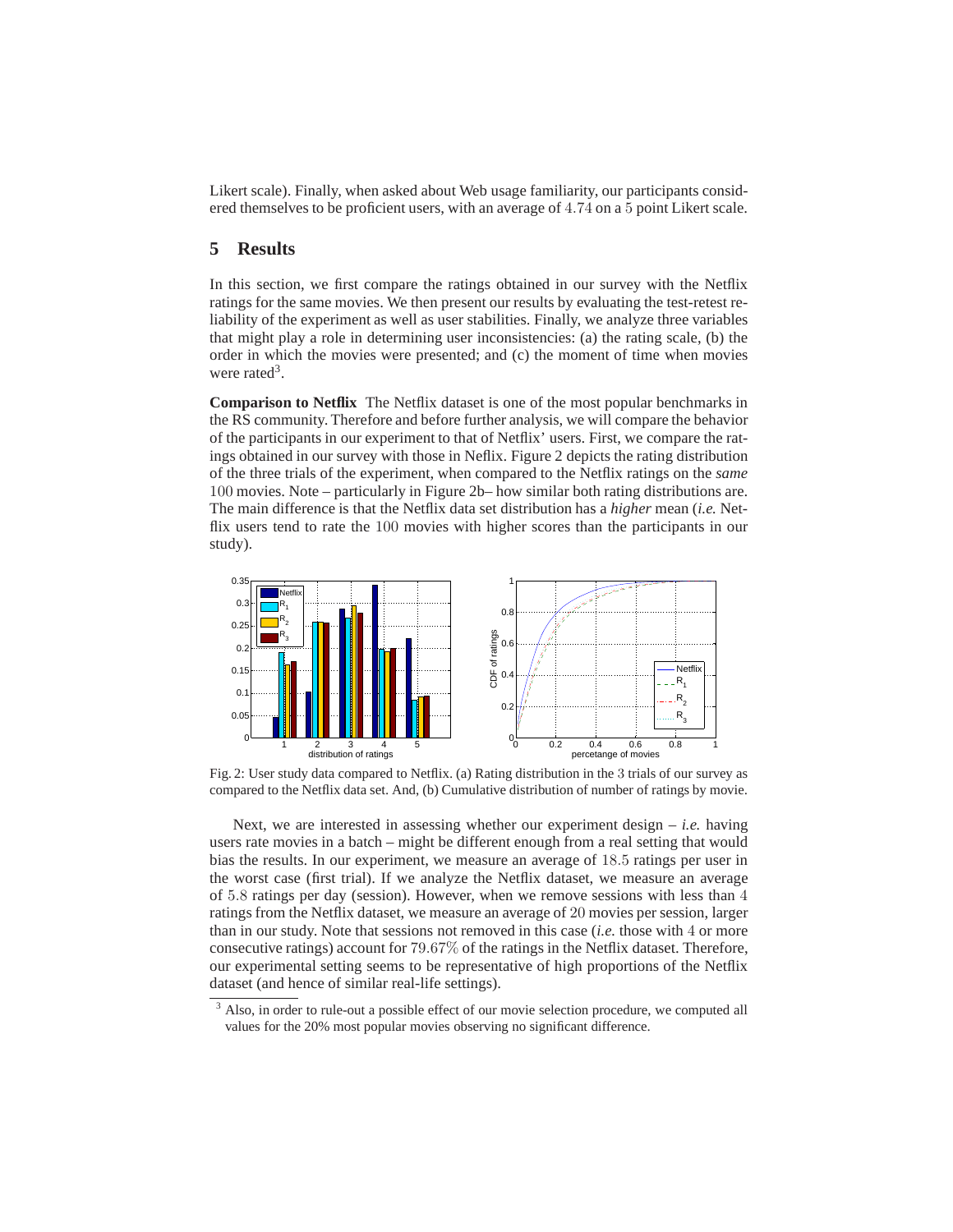#### **5.1 Test-retest Reliability and Stability**

In order to compute the reliability of our test, we first compute the correlation coefficients between different trials, where  $r_{ij}$  denotes correlation between trials i and j (see first row in Table 1(a)). From these values and using Eq. 1, the overall reliability of our experiment is  $r_{overall} = 0.924$ .

| Trials<br><b>Rating Removed none 11</b>                                                          |  |  |  |  |  |  |
|--------------------------------------------------------------------------------------------------|--|--|--|--|--|--|
|                                                                                                  |  |  |  |  |  |  |
| Correlation $(r_{ij})$ 0.8986 0.9028 0.8783 Reliability<br>[0.924] 0.88] 0.93] 0.95] 0.925] 0.89 |  |  |  |  |  |  |
| 0.973 0.977 0.951<br>Stability $(s_{ii})$                                                        |  |  |  |  |  |  |
| a                                                                                                |  |  |  |  |  |  |

Table 1: (a) Correlation and stability between different trials. (b) Overall reliability when selectively removing ratings.

As a first conclusion, we observe that our test has high overall reliability – any value over 0.9 is usually considered "good" in classical test theory [11]. This result validates the procedure of asking users for their ratings – in the context of Web-based movie rating – as a good measure of whether they like/dislike **these** particular movies. A different question, that we will address later in our analysis, is whether this procedure is a good way to quantify user preferences in general. The overall reliability also sets an upper bound for a predictive algorithm based on this explicit user feedback.

The second row in Table 1(a) contains the temporal stability, as given by Eq. 2. The stability factors between trials are all high as well. This should be expected given the short times elapsed between trials: user preferences are not likely to change in two weeks. Also as expected, the lowest stability coefficient  $(s_{13})$  corresponds to the longest time interval between trials (at least 16 days between trials 1 and 3). However, it comes as a surprise that the stability between trials 1 and 2 (at least 1 day apart) is slightly lower than the that between trials 2 and 3 (at least 15 days). Note that the stability coefficient might also be accounting for the user's "learning effect". Such intuition is supported by the fact that the stability effect between trials 1 and 2 is not closer to  $1.0$ it is hard to imagine that the users opinions have changed in about 24 hours. The lower values in  $s_{13}$  could in fact be accounting for both change in opinion and a learning effect. We leave this issue to future work.

These inter-test correlations are the only measures that can be compared to the works of Hill et al. [9] and Cosley et al. [4], with reported correlations of 0.83 and 0.70 respectively (see Section 2). However, their measures include the effect of both reliability and stability.

Additionally, we are interested in measuring the impact that a given rating value has on the overall reliability. Therefore, we compute new reliability values by ignoring all triplets of ratings where at least one rating equals the value to remove. Table 1(b) summarizes our results: removing ratings 2, 4, and especially 3, improves the reliability – as compared to the overall reliability of 0.924. On the other hand, removing extreme ratings (1 and 5) yields lower reliability. This finding seems to indicate that recommender algorithms could benefit from giving lower weight or importance to ratings in the middle of the rating scale, as these ratings are less reliable.

### **5.2 Analysis of Users' Inconsistencies**

Next, we shall study the inconsistencies of user ratings across different trials. Table 2 summarizes the results of the experiment when grouping the trials by pairs, where  $R_i$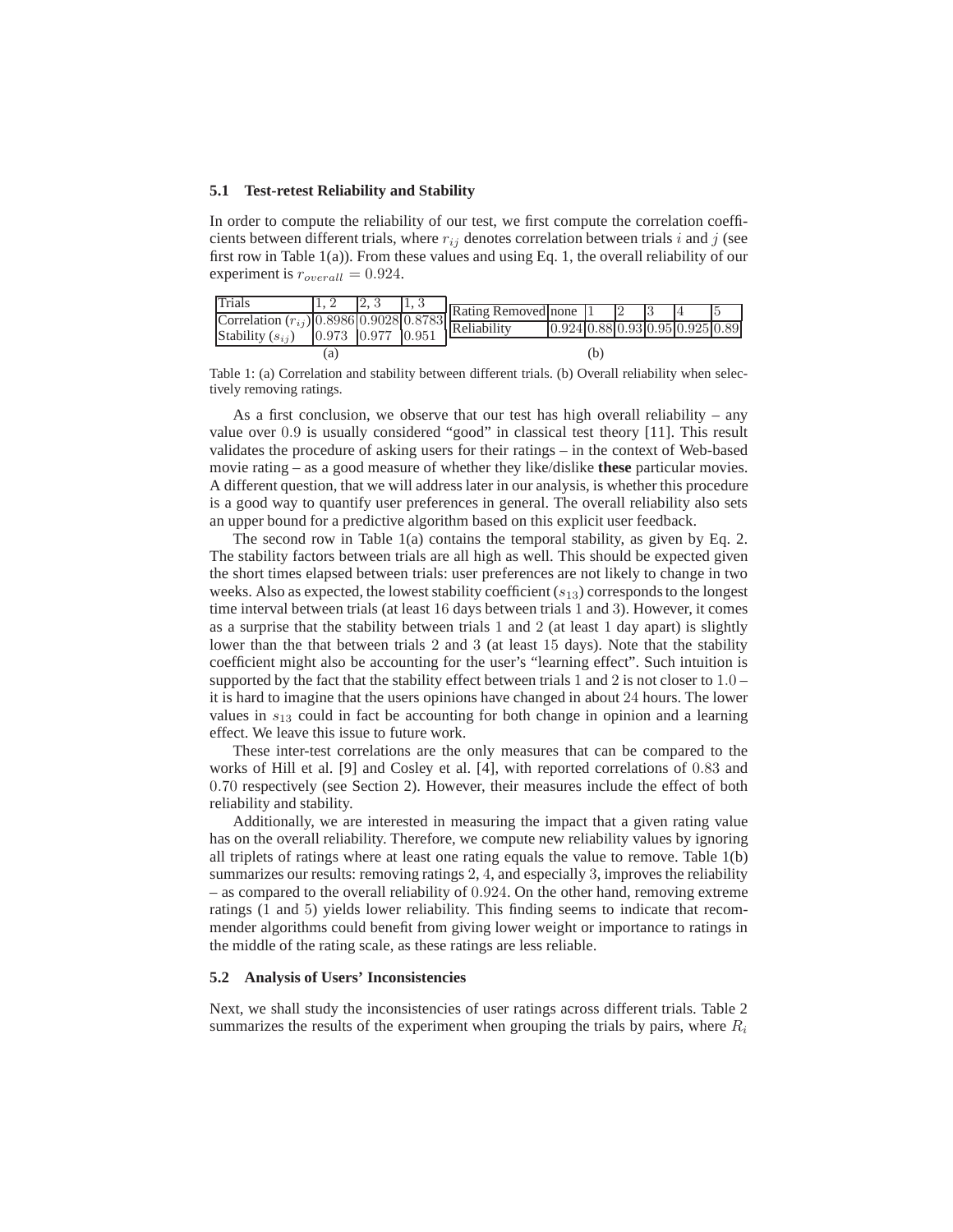corresponds to trial  $k, k = 1, ..., 3$ . Therefore,  $R_1$  corresponds to the first survey taken by the participant upon registration,  $R_2$  corresponds to the one taken at least one day after, and  $R_3$  corresponds to the third survey, taken at least 15 days after  $R_1$ .

Let us define the aggregated rating of user u's ratings of movie m as a tuple  $\langle r_k \rangle_{um}$ , where  $r_k$  corresponds to the rating at trial  $R_k$ . Therefore, for a given user u and movie m we have vector of three ratings  $\langle r_{um1}r_{um2}r_{um3}\rangle$ , Note that there are user  $\times$  movies tuples (*i.e.*  $118 \times 100 = 11800$  in our case). A rating is considered to be *consistent* across trials, when all values of  $r_k$  are the same. Note that we are not interested in those tuples where all  $r_k$  are zeros, which is the value used to represent a *not-seen*.

**Effect of "not seen" values** In order to analyze the effect that the "not seen" value has in our study, we consider two different subsets: a) the *intersection* or only tuples where all ratings are  $seen(> 0)$ ) and b) the *union* where not seen values are included. For instance, ratings  $\langle 4, 4, 5 \rangle_{um}$  would be inconsistent, because user u changed her evaluation of movie  $m$  from 4 to 5 in the last trial. This tuple, however, would be included both in the intersection and the union set. However, the tuple  $\langle 4, 4, 0 \rangle_{um}$  would not be included in the intersection set, because one of the ratings is a *not-seen*.

|                                                           | $#R_i$ $#R_i$ | # |  | RMSE |  |
|-----------------------------------------------------------|---------------|---|--|------|--|
|                                                           |               |   |  |      |  |
| $ R_1, R_2 $ 2185 1961 1838 2308 0.573 0.707              |               |   |  |      |  |
| $R_1, R_3$ 2185 1909 1774 2320 0.637 0.765                |               |   |  |      |  |
| $\left  R_2, R_3 \right $ 1969 1909 1730 2140 0.557 0.694 |               |   |  |      |  |

Table 2: Summary of results on the pairwise comparison between trials. The first and second column contain the number of ratings in trials  $R_i$  and  $R_j$ . The third and forth column depict the number of elements in the intersection and the union for trials  $R_i$  and  $R_j$ . The intersection set only contains ratings in which no element is *not-seen*, whereas the union set allows for *notseen* elements. Finally, the last two columns report the root square mean error (RMSE) of the intersection and the union sets respectively.

Table 2 summarizes the users' inconsistency results. For example, in  $R_1$ , users provide 2185 out of the potential 11800 ratings. Thus, 9615 positions in the rating matrix of R<sup>1</sup> are *not-seen* values. Without taking the actual value of the rating into consideration, the divergence in the number of ratings illustrates how users are not even able to consistently determine whether they have seen a movie or not. Only 1838 ratings in  $R_1$ also appear in  $R_2$  – the intersection. If we take the union, we obtain 2308 ratings. The results are similar on all pairs of trials. With these results, we are able to answer our first research question *Q1: Yes, users are inconsistent when rating movies online*.

**RMSE due to inconsistencies** We shall now look at the inconsistencies due to a *different rating value* in different trials. We will use the *root mean squared error* (RMSE) for easy comparison with previous and related work in the RS literature and in particular with the Netflix Prize threshold (*i.e.* desired RMSE of 0.8563) [2]. The right side of Table 2 contains the RMSE for the intersection and union sets across all trials.

The RMSE for the intersection sets ranges between 0.55 and 0.63, depending on the trials. Note that the previously computed stability is inversely correlated with the RMSE. The most stable comparison is between  $R_2$  and  $R_3$ , 0.977, which gives the smallest RMSE (0.5571).

In the case of the union sets we replace the *not-seen* value with the average rating for that movie. The RMSE is now higher as it is accounting for two types of user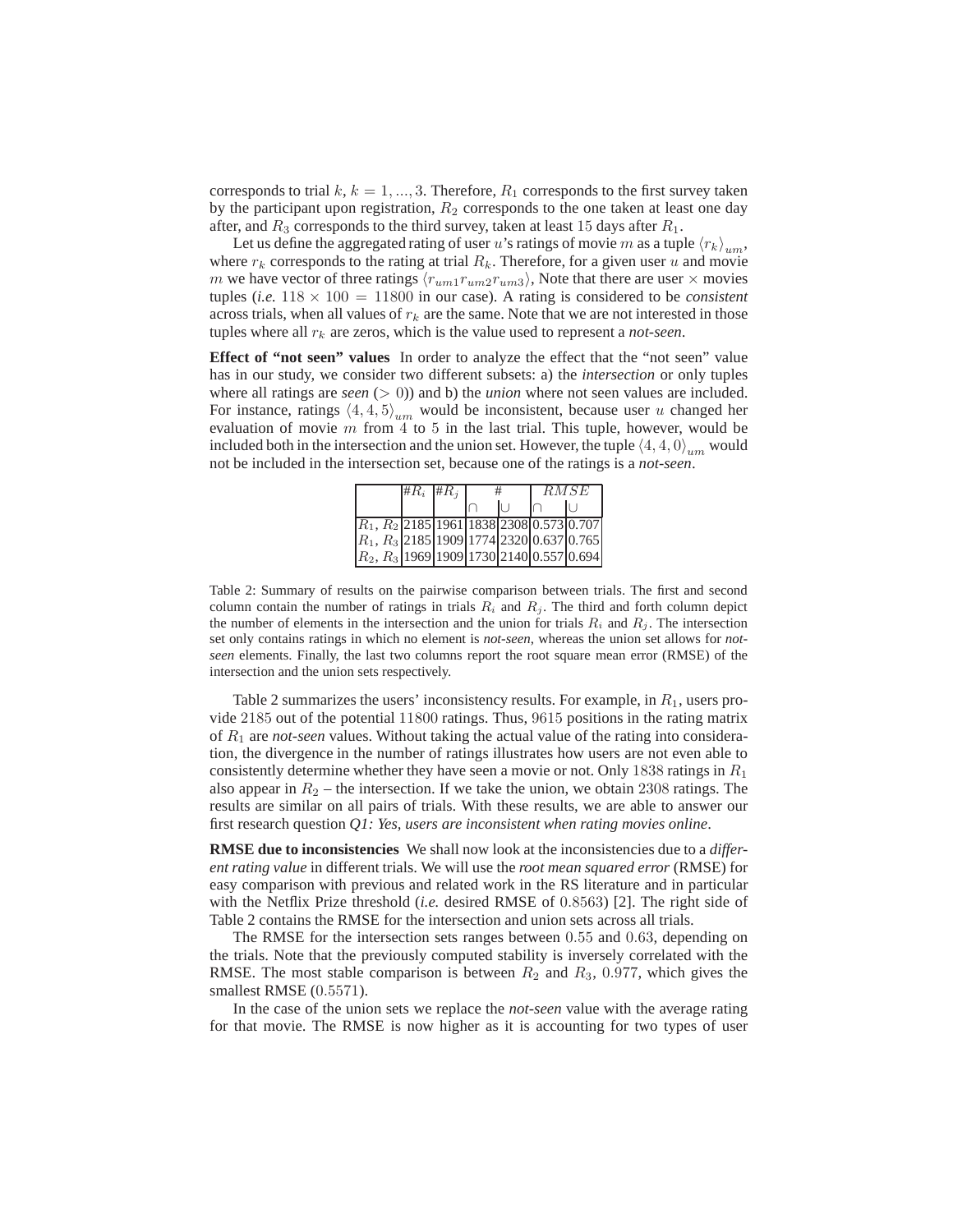inconsistencies: inconsistencies in labeling as *seen or not-seen* and inconsistencies in the actual values. The RMSE ranges from 0.694 to 0.765 in this case.

Note that these values of RMSE represent a lower bound of the RMSE that could be achieved by a RS build from the data in our study. Therefore, and in the context of our study, current RS algorithms would not be able to predict the movie ratings with lower RMSE that the ones described in Table 2 (unless it is overfitting the data). Of course, the particular RMSE values are dataset dependent. With this analysis we address our second research question *Q2*.

#### **5.3 Variables that have an Impact on User Inconsistencies**

Now we address our third research question  $(0,3)$  by analyzing which variables might play a role in increasing the likelihood of user inconsistencies. In particular, we explore the impact that the rating scale, item order and user input speed might have on inconsistencies.

**Rating Scale Effect** In the initial reliability analysis presented in Table 1(b), we showed that removing 2 and 3 star ratings yields higher reliability. We shall now investigate this further by analyzing in detail which are the most common inconsistencies. Figure 3a shows the probability of inconsistency by the value of the rating between pairwise trials  $(R_1,R_2)$ ,  $(R_2,R_3)$  and  $(R_1,R_3)$ . In other words, the probability that if we have a rating of X in trial  $R_i$ , we will have a different rating in trial  $R_i$ .



Fig. 3: Users' Inconsistencies. (a) Percentage of inconsistencies by rating value and (b) Distribution of types of inconsistencies

Note how ratings with extreme opinions (*i.e.* the lowest and highest ratings in the scale) are more consistent across different trials: the probability of inconsistencies is highest for 2 and 3 stars ratings. The average ratings in our study are 2.73, 2.79 and 2.79 for  $R_1$ ,  $R_2$  and  $R_3$  respectively. Also note that the probability of inconsistency with *not-seen* is lower.

We shall investigate next what are the most common inconsistencies. Figure 3b depicts the distribution of inconsistencies by switching the score – note that the Figure does not include inconsistencies due to *not-seen* items. The two most common inconsistencies are due to a rating drifting between 2 and 3 (about 34%) and between 3 and  $4$  (25%). Ratings with a  $\pm 1$  drift account for more than 90% of the inconsistencies.

Thus, ratings in the middle of the rating scale seem to be more prone to inconsistencies than extreme ratings. This observation makes intuitive sense for several reasons: First, extreme ratings have a lower or higher bound (*e.g.* you cannot get higher than 5). Also, users are probably more consistent about remembering very good and very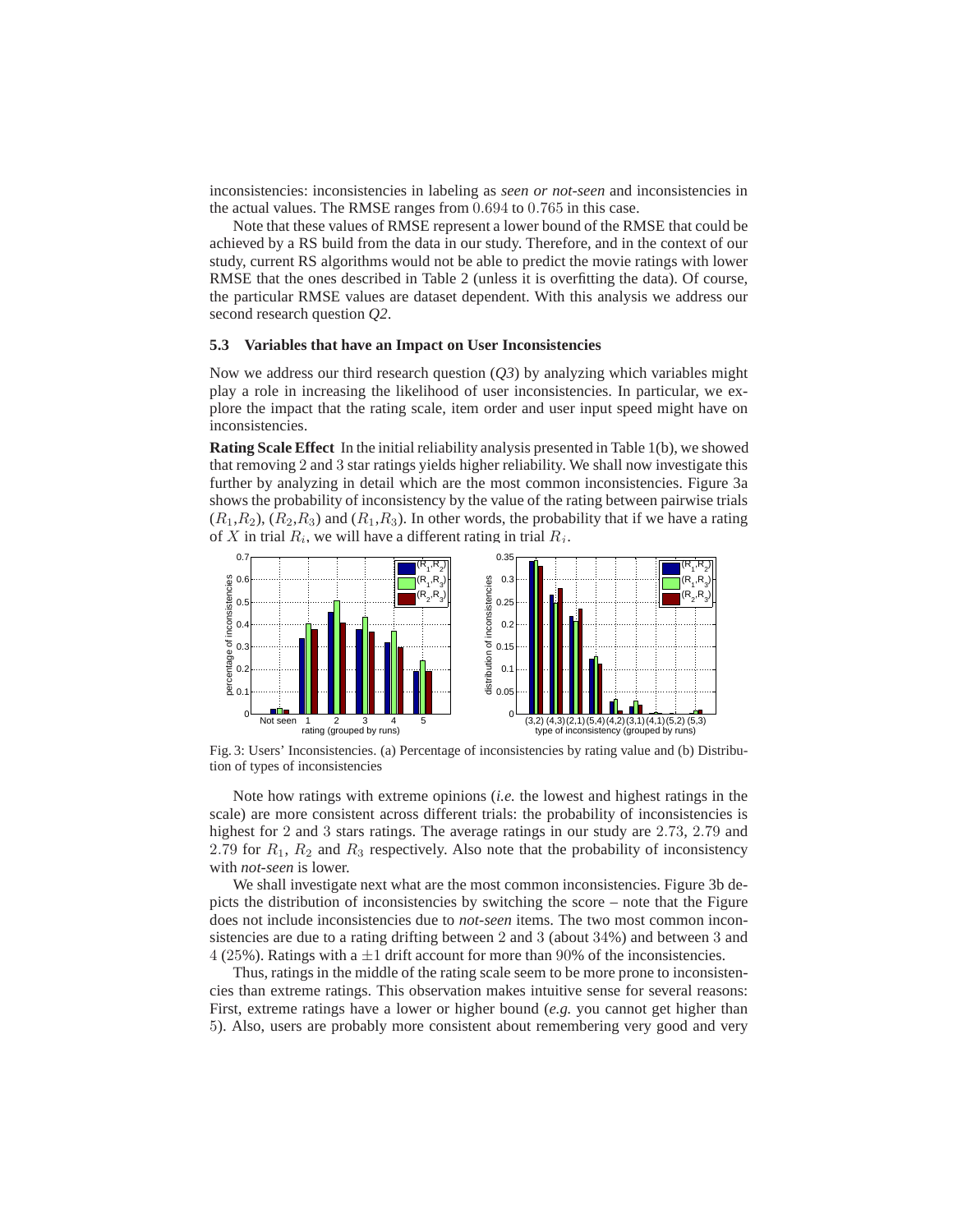bad movies, which somehow impacted them. Finally, extreme ratings seem to be less prone to assimilation and contrast effects. These intuitions, however should be further investigated in future work.

**Item Order Effect** Next, we shall analyze the effect of time on user inconsistencies. Figure 4 depicts the inconsistencies as they appeared over time while participants filled out each of the surveys. Note that now inconsistencies are not computed by pairwise comparisons across trials, but reckoned across the three trials. In our analysis, we compute the *ground truth or valid* rating for each movie and participant as the rating that appears *at least twice* across the three trials. Thus, we assume that the trial with the different value is the one causing the inconsistency. Note that movies where the three ratings for the three trials are different from each other are discarded (they represent a 10.69% of the total).





(a) An error is assigned to  $R_i$  if its rating is different than the other R.

(b) An error is assigned to  $R_i$  if its rating is different than the other R. Not seen values are not taken into account.

Fig. 4: Accumulated error across movies. The movies are set as they appear in  $R_0$  and  $R_3$ .

Figure 4a shows the accumulated inconsistencies over time as movies were presented to the user, including inconsistencies due to *not-seen*. Figure 4b excludes the *not-seen* inconsistencies.

As Figure 4a and the first row of Table 5a illustrate, the first trial  $R_1$  is responsible for most of the inconsistencies, followed by the third trial  $R<sub>3</sub>$ . The decrease of inconsistencies in the last trial  $R_3$  might be caused by the learning effect, as users would have undergone the survey twice before. However, when discarding the effect of the *not-seen* value (Fig. 4b),  $R_1$  and  $R_3$  exhibit a very similar behavior. This result suggests that a learning effect might only affect the consistency on discriminating between *seen* and *not-seen* movies.

Interestingly, the second trial  $R_2$ , which took place at least one day after  $R_1$  and where the movies were sorted by increasing popularity, displays the lowest level of inconsistencies. The improvement in consistency in  $R_2$  might be explained by several factors: First, the short time between trials – only 24 hours. However, neither the pairwise stability nor the RSME support this hypothesis. Therefore, it seems that the *order* in which the movies are presented (*i.e.* showing popular movies first) could be the factor for the consistency gain. Additionally, this result might be related to the minimization of the *contrast effect*, as similar movies are shown together <sup>4</sup>.

 $^4$  See discussion on contrast/assimilation effect in the Experimental Setup section.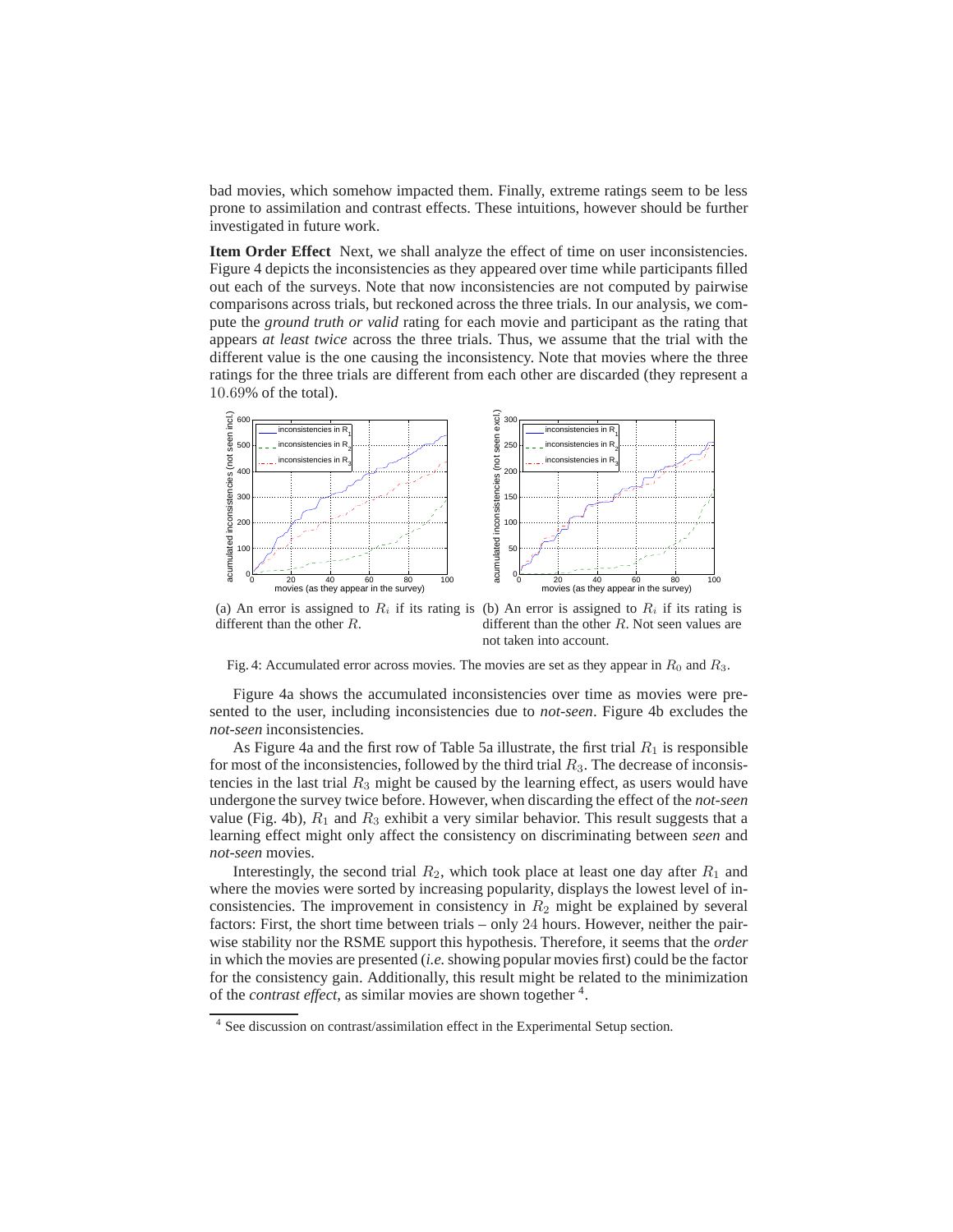To sum up and according to our experiment, a rating interface that groups movies that are likely to receive similar ratings should help minimize user inconsistencies.

**User Rating Speed Effect** Finally, we shall analyze how the speed with which users rate movies might affect their consistency.

The data logs collected in the user study include the exact time at which each user rating was generated. 8



Fig. 5: (a) Table showing percentage of inconsistencies (including *not seen*values; average time (in seconds) in-between ratings and percentage of inconsistencies due to clicking errors. And graphs depicting time between ratings for (b)  $R_1$ , (c)  $R_2$ , and (d)  $R_3$ . Note that all plots have the same temporal scale. The clicking time is always between 2 and 8 seconds. The average clicking time is 4.93, 3.30, 3.08 seconds for  $R_1$ ,  $R_2$  and  $R_3$  respectively. For reference, a quadratic fit is also plotted as a line.

Table 5a (second row) contains the average time that participants took to evaluate a movie in each of the trials. Figure 5 depicts the average evaluation time by movies where movies are sorted as they were presented to the user. Note how in the case of  $R_1$  and  $R_3$  (sorted at random), the evaluation time decreases as the survey progresses. This result makes intuitive sense, as users were probably getting tired or used to the setting. However, in the case of  $R_2$  (Fig. 5c), the evaluation time decreases at first, but then increases again during the last half of the survey. This behavior might be caused by the way the movies in  $R_2$  were presented: users were fast in assessing unpopular movies, many of which they might not have seen, at the beginning of the survey. Then, when popular movies appear (and therefore probably seen by participants), users seem to spend more time thinking about the rating.

One might expect that faster clicking could introduce more inconsistencies due to input error. However, Fig. 4a shows that shorter time between ratings does not imply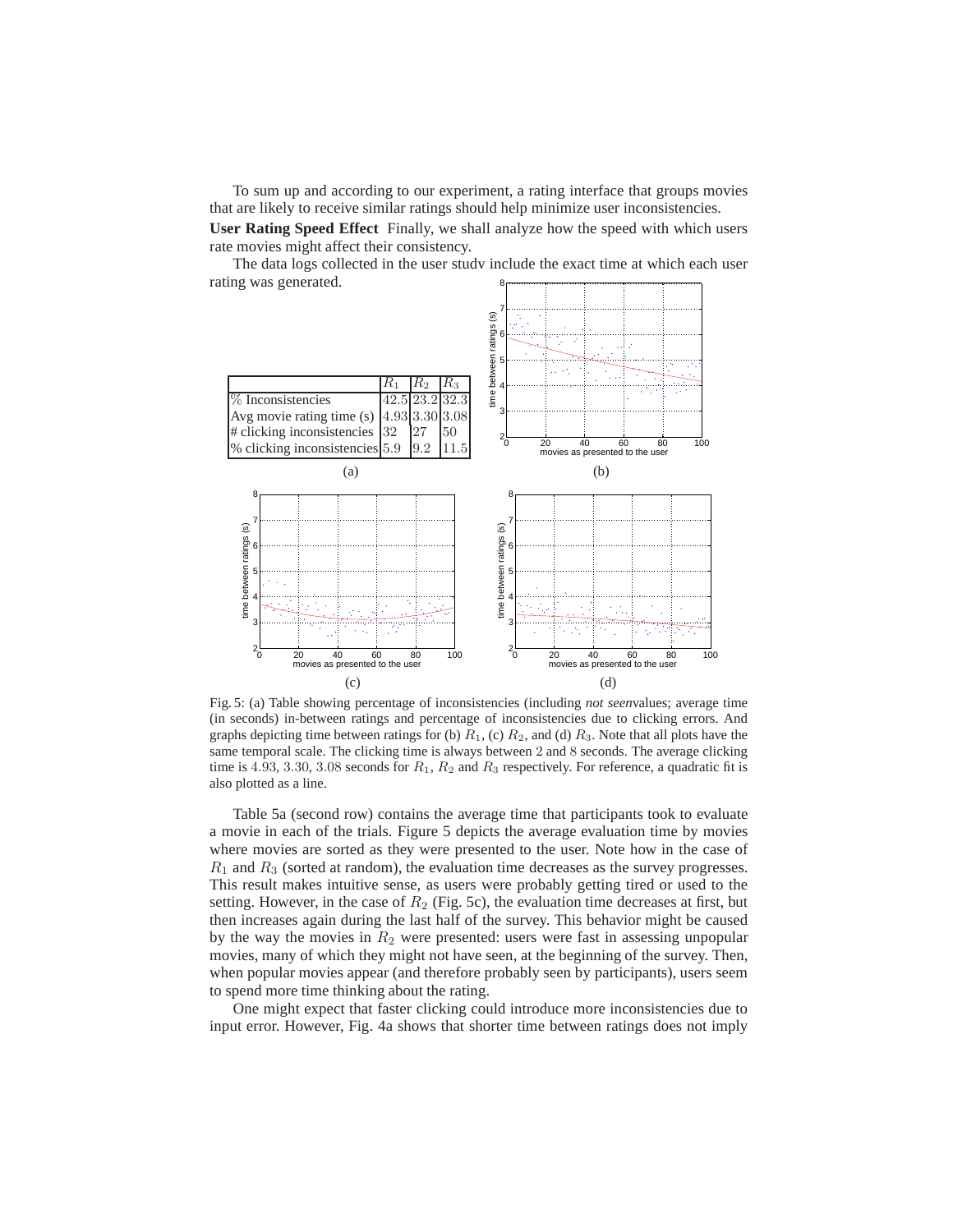more inconsistencies on the ratings. The average response time  $R_3$  is 3.08 seconds and still has 10% fewer inconsistencies than  $R_1$ .

#### **5.4 Long-term Errors and Reliability**

One possible concern in our experiment design is the short elapsed time between our trials (at least 1 and 15 days). To address this issue, we ran a fourth trial,  $R_4$ , with a subset of our population (36 users) seven months after our original survey. In this section, we measure the reliability and RMSE of our experiment when replacing the original third trial  $(R_3)$  with  $R_4$ , separated 7 months from the original  $R_1$  and  $R_2$ . Our goal is to evaluate if there are significant differences in the values.

First, and in order to rule out the effects of this smaller – and maybe biased – population, we recomputed the correlations, stability factors, reliability, and RMSE in the three original trials for this subset of 36 users, observing no significant differences with the original values reported for the entire population.

When replacing  $R_3$  for  $R_4$ , we obtain an overall reliability of 0.889 – compared to the original 0.924. Although this is less than a 3% difference, the reliability is in this case below the 0.9 threshold. This result is an indication that this kind of setting might not be an appropriate way to measure user preferences over a long period of time.

Our new stability factors are measured as  $s_{12} = 1.0047$ ,  $s_{14} = 0.9549$ , and  $s_{24} =$ 0.9594. Now, and as it would be expected, we see a much clearer trend: very high stability between the trials separated only one day and significantly lower for any two trials separated by 7 months.

Finally, we measure our new RMSE values as  $R_{12} = 0.5778$ ,  $R_{14} = 0.6822$ , and  $R_{24} = 0.6927$  for the intersection and  $R_{12} = 0.7062$ ,  $R_{14} = 0.8156$ , and  $R_{24} =$ 0.8322 for the union sets. First, we observe that the RMSE for trials separated by 7 months, is significantly larger than in the original setting (see Table 2, columns 6 and 7) 5 . In the original setting, we also measured lower values between consecutive trials, arguably due to the memory effect. However, when the ellapsed time between consecutive trials is long enough (*e.g.* 7 months), this effect is no longer noticeable and the RMSE is larger for sessions separated a long time, regardless of whether they are consecutive or not.

### **6 Conclusions**

In this paper, we have presented a user study aimed at quantitatively analyzing user inconsistencies in a movie rating domain. Since recommender systems commonly rely on user ratings to compute their predictions, inconsistencies in these ratings will have an impact on the quality of the recommendations. We believe that the characterization of these inconsistencies is of key importance in the RS field.

Our study shows that, although the reliability of the survey as an instrument and the stability of user opinions are high, inconsistencies negatively impact the quality of the predictions that would be given by a RS. The calculated RMSE between different trials ranged between 0.557 and 0.832, depending on the ellapsed time and whether the "not seen" ratings effect is ruled out. These RMSE values represent a lower bound (*magic barrier*) for any explicit feedback-based RS built from the data of our study unless overfitting to this data. We plan on carrying out additional studies in order to understand

 $5$  Note that the worst case,  $R_{24}$ , is relatively close to the Netflix prize threshold of 0.8572